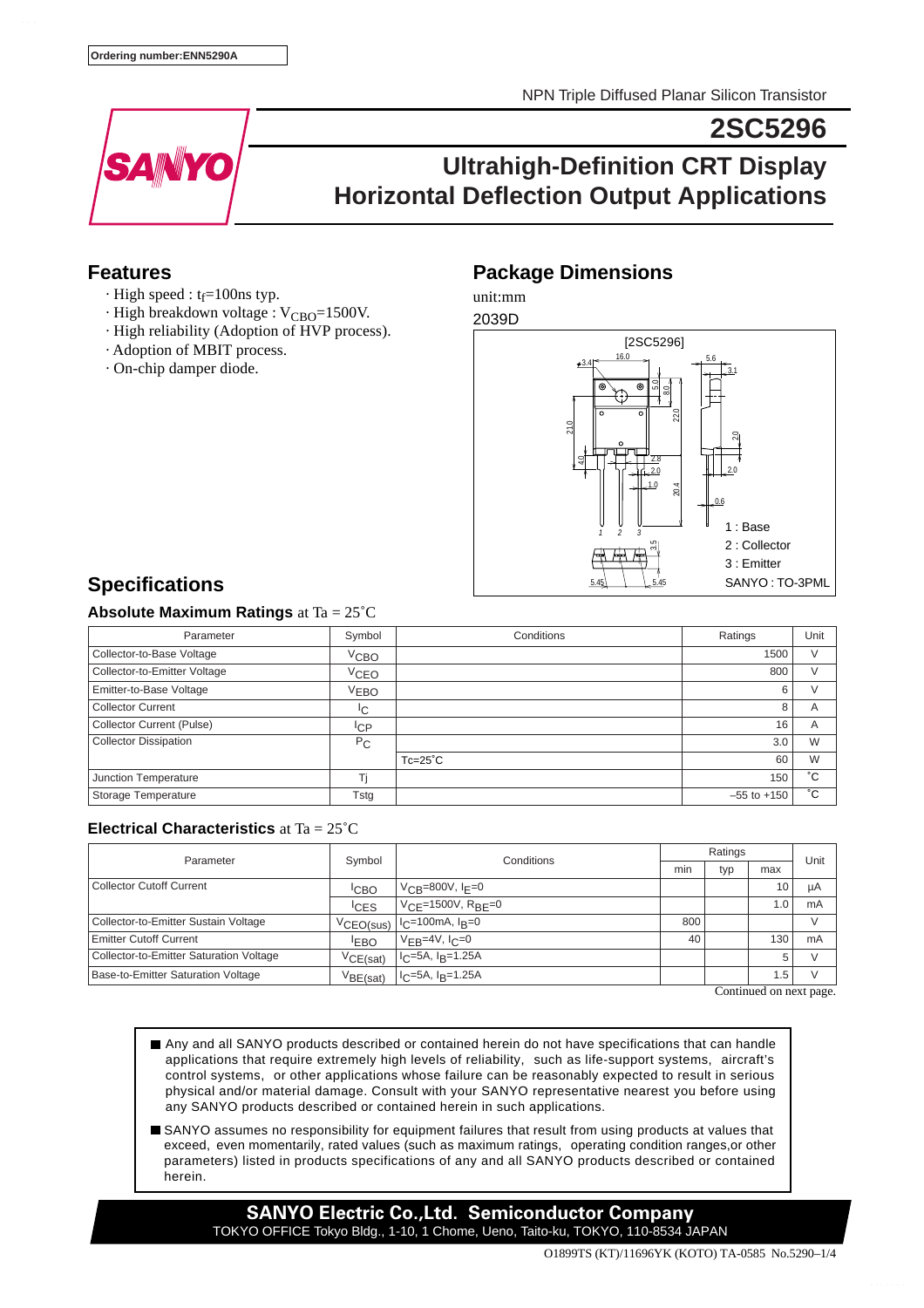Continued from preceding page.

| Parameter       | Symbol           | Conditions                                                          | Ratings |     |     | Unit      |
|-----------------|------------------|---------------------------------------------------------------------|---------|-----|-----|-----------|
|                 |                  |                                                                     | min     | typ | max |           |
| DC Current Gain | $h_{\text{FF}}1$ | $V_{\text{CF}}$ =5V, I <sub>C</sub> =1A                             | 15      |     | 25  |           |
|                 | $h_{\text{FF}}2$ | $V_{C}$ ==5V, $I_{C}$ =5A                                           |         |     |     |           |
| Storage Time    | t <sub>stg</sub> | l I <sub>C</sub> =4A, I <sub>B1</sub> =0.8A, I <sub>B2</sub> =–1.6A |         |     | 3.0 | <b>US</b> |
| Fall Time       |                  | $ C=4A, IB1=0.8A, IB2=-1.6A$                                        |         | 0.1 | 0.2 | <b>US</b> |

### **Switching Time Test Circuit**



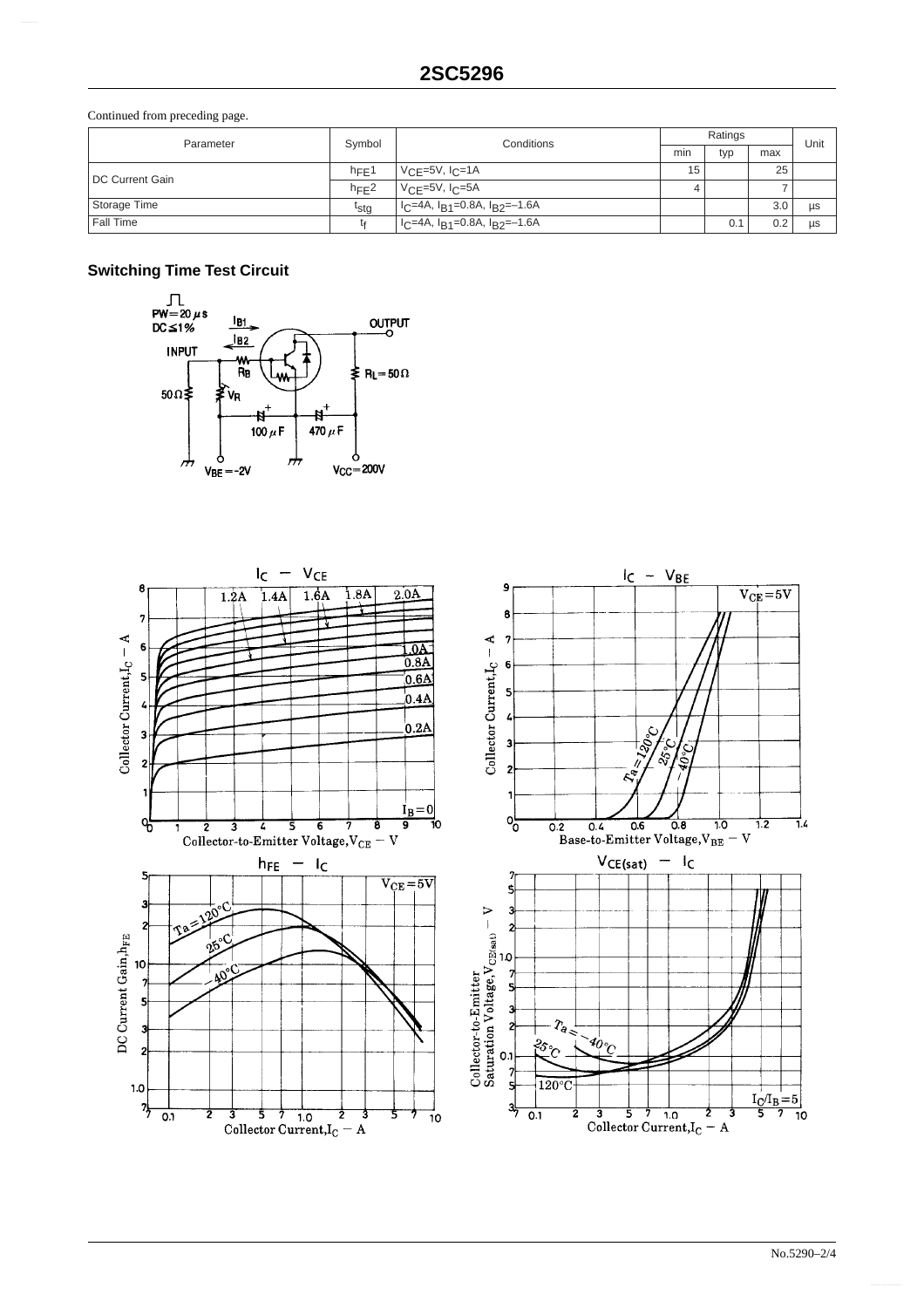